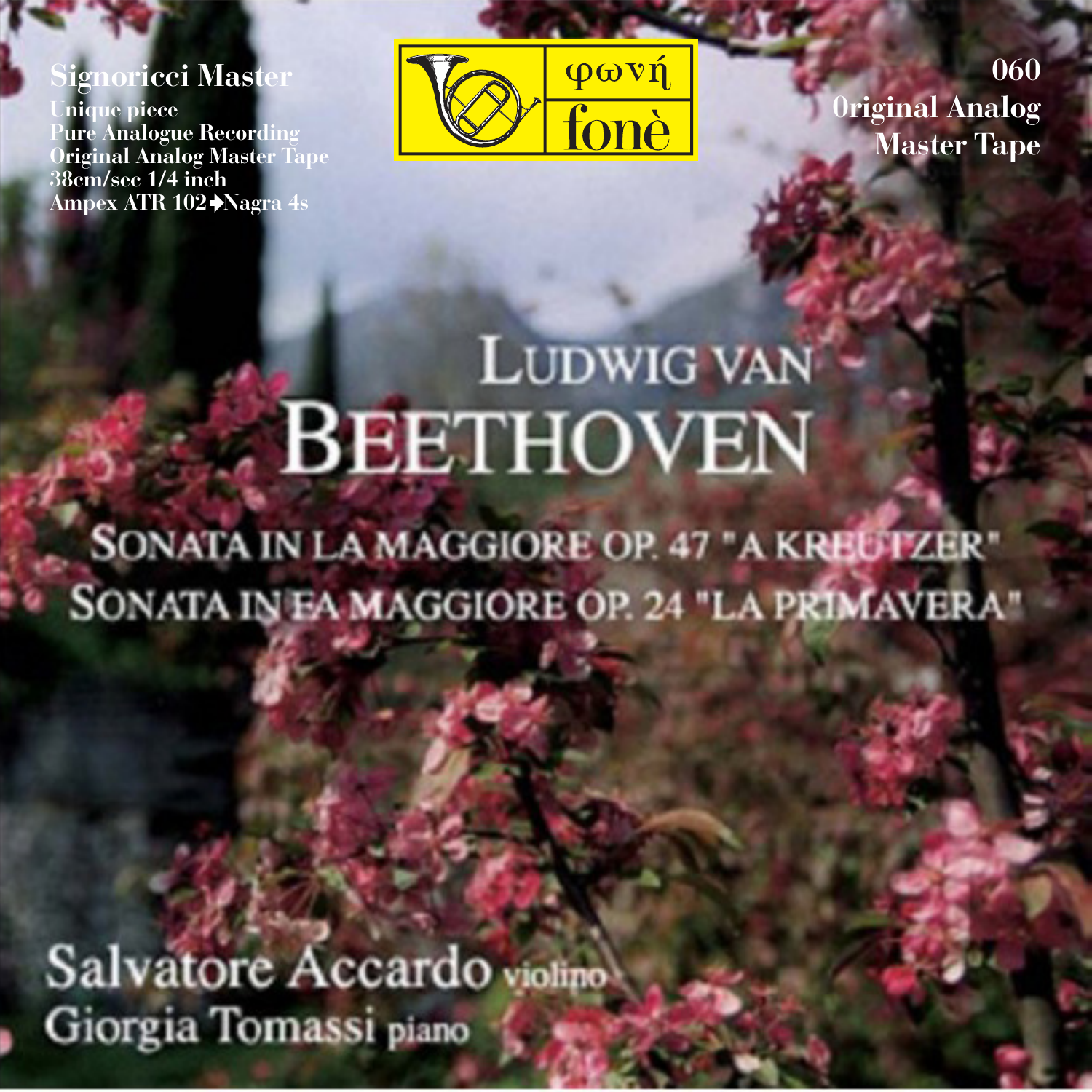

**060 0riginal Analog Master Tape**

### LUDWIG VAN BEETHOVEN SONATA IN LA MAGGIORE OP. 47 "A KREUTZER" SALVATORE ACCARDO GIORGIA TOMASSI

ADAGIO SOSTENUTO - PRESTO 14'45'' ANDANTE CON VARIAZIONI 16'12''

**Signoricci Master**

**Unique piece Pure Analogue Recording Original Analog Master Tape 38cm/sec 1/4 inch Ampex ATR 102 Nagra 4s**

Conceived, produced and recorded by: Giulio Cesare Ricci

 $\mathbb{C}$  &  $\mathbb{P}$  2017 Audiophile Productions

Made in EU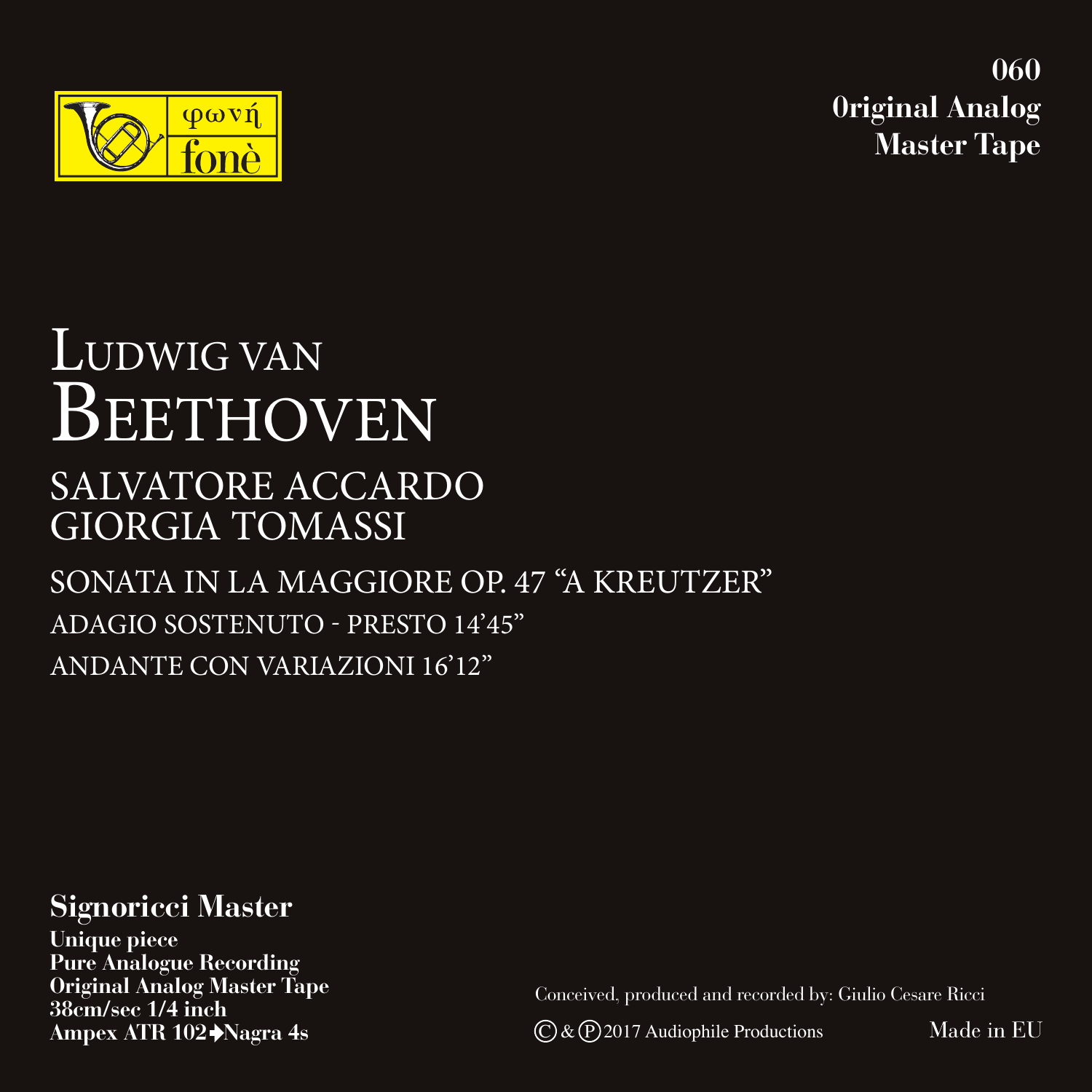



### LUDWIG VAN BEETHOVEN SONATA IN LA MAGGIORE OP. 47 "A KREUTZER" SONATA IN FA MAGGIORE OP. 24 "LA PRIMAVERA" SALVATORE ACCARDO GIORGIA TOMASSI FINALE: PRESTO 8'47''

ALLEGRO 10'20'' ADAGIO MOLTO ESPRESSIVO 6'14'' SCHERZO: ALLEGRO MOLTO 1'19''

#### **Signoricci Master**

**Unique piece Pure Analogue Recording Original Analog Master Tape 38cm/sec 1/4 inch**

Mastered by: Giulio Cesare Ricci

Ampex ATR 102→Nagra 4s C & P 2017 Audiophile Productions

Made in EU